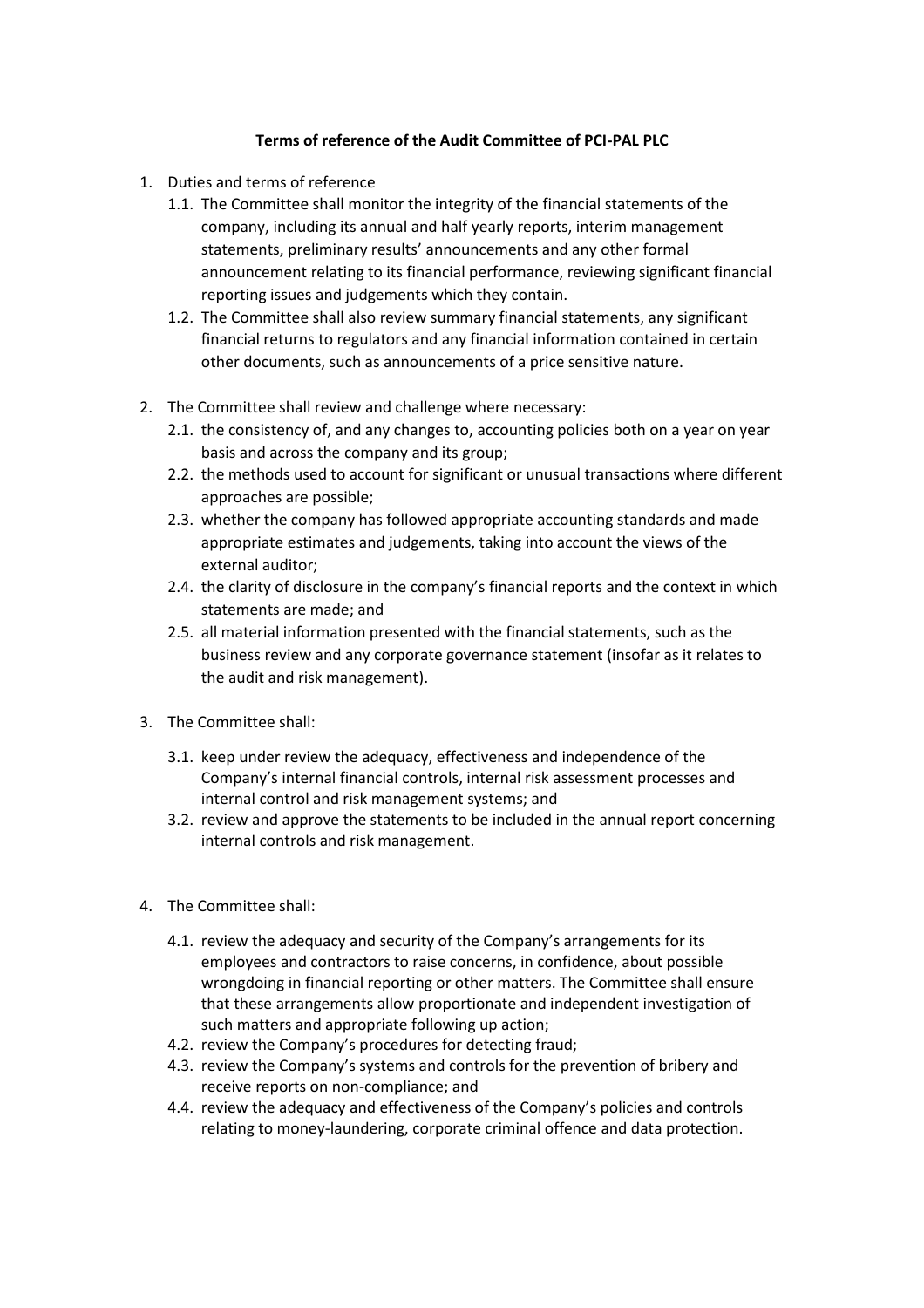- 5. The Committee shall:
	- 5.1. consider and make recommendations to the board, to be put to shareholders for approval at the Annual General Meeting, in relation to the appointment, reappointment and removal of the company's external auditor.
	- 5.2. The Committee shall oversee the selection process for new auditors and if an auditor resigns the Committee shall investigate the issues leading to this and decide whether any action is required;
	- 5.3. oversee the relationship with the external auditor including (but not limited to):
		- 5.3.1.approval of their remuneration, whether fees for audit or non-audit services and that the level of fees is appropriate to enable an adequate audit to be conducted;
		- 5.3.2.approval of their terms of engagement, including any engagement letter issued at the start of each audit and the scope of the audit;
		- 5.3.3.assessing annually their independence and objectivity taking into account relevant UK professional and regulatory requirements and the relationship with the auditor as a whole, including the provision of any non-audit services;
		- 5.3.4.satisfying itself that there are no relationships (such as family, employment, investment, financial or business) between the auditor and the company (other than in the ordinary course of business);
		- 5.3.5.agreeing with the board a policy on the employment of former employees of the company's auditor, then monitoring the implementation of this policy;
		- 5.3.6.monitoring the auditor's compliance with relevant ethical and professional guidance on the rotation of audit partners, the level of fees paid by the company compared to the overall fee income of the firm, office and partner and other related requirements;
		- 5.3.7.assessing annually their qualifications, expertise and resources and the effectiveness of the audit process which shall include a report from the external auditor on their own internal quality procedures;
	- 5.4. Have a regular dialogue with the external auditor, including once at the planning stage before the audit and once face to face after the audit at the reporting stage. The Committee shall meet the external auditor at least once a year, without management being present, to discuss their remit and any issues arising from the audit.
	- 5.5. Review and approve the annual audit plan and ensure that it is consistent with the scope of the audit engagement.
	- 5.6. Review the findings of the audit with the external auditor. This shall include but not be limited to, the following: 5.6.1.a discussion of any major issues which arose during the audit, 5.6.2.any accounting and audit judgements, and 5.6.3.levels of errors identified during the audit.
	- 5.7. Review any representation letter(s) requested by the external auditor before they are signed by management.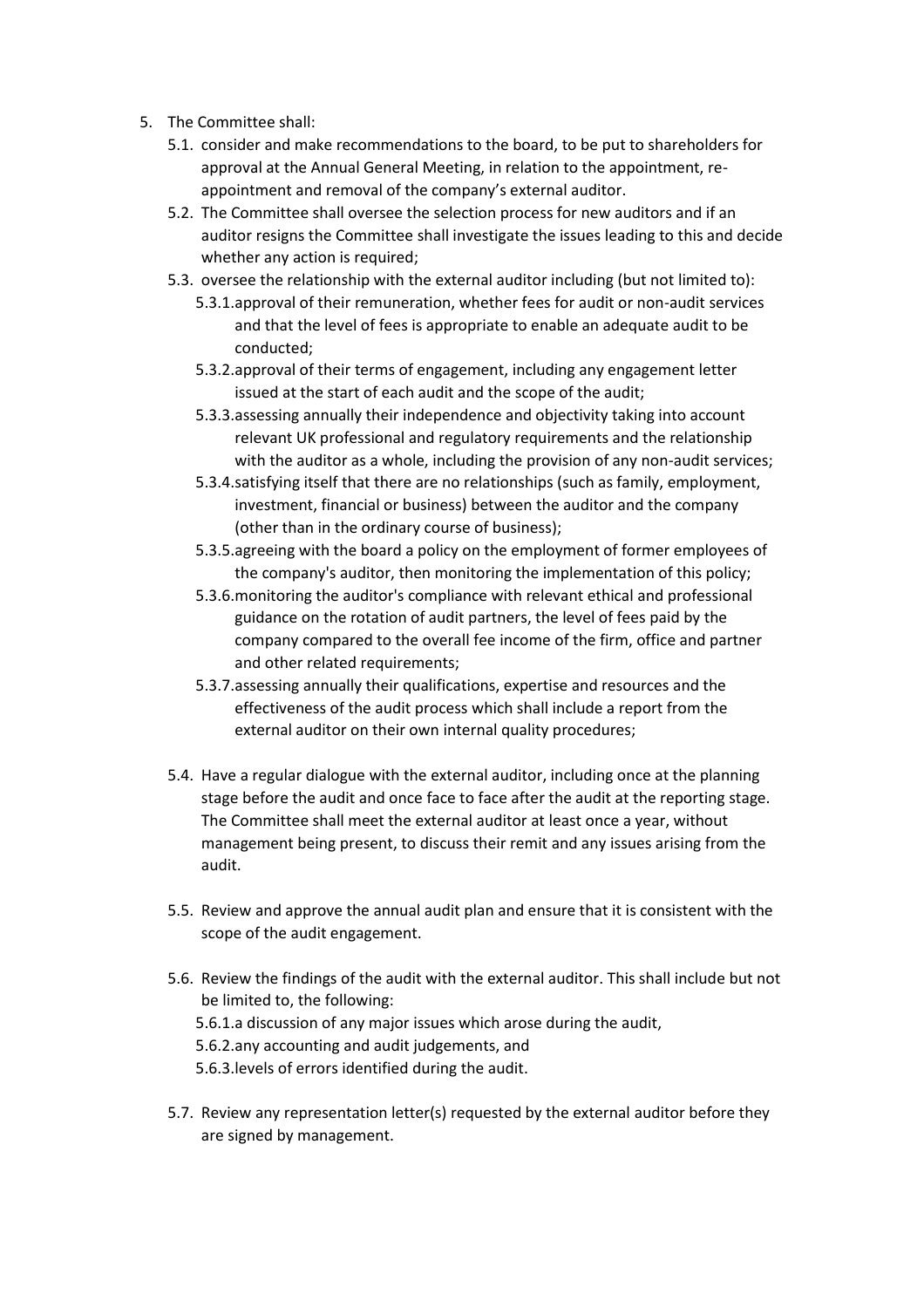- 5.8. Review the management letter and management's response to the auditor's findings and recommendations, if any.
- 5.9. Review the policy on the supply of non-audit services by the external auditor, taking into account any relevant ethical guidance on the matter.
- 5.10. The Committee Chairman shall report formally to the board on its proceedings after each meeting on all matters within its duties and responsibilities.
- 5.11. The Committee shall make whatever recommendations to the board it deems appropriate on any area within its remit where action or improvement is needed.
- 5.12. The Committee shall compile a report to shareholders on its activities to be included in the company's annual report.
- 5.13. The Committee shall:
	- 5.13.1. have access to sufficient resources in order to carry out its duties, including access to the company secretary for assistance as required;
	- 5.13.2. be provided with appropriate and timely training, both in the form of an induction programme for new members and on an ongoing basis for all members;
	- 5.13.3. give due consideration to applicable laws and regulations, the provisions of the Corporate Code, the QCA Corporate Governance Guidelines for Smaller Quoted Companies, and the requirements of AIM Rules for Issuers as appropriate;
	- 5.13.4. be responsible for co-ordination of the external auditors;
	- 5.13.5. oversee any investigation of activities which are within its terms of reference and act as a court of the last resort.
- 5.14. To consider such other matters as may be requested by the board of directors.
- 6. Membership
	- 6.1. The members of the Committee shall be appointed by the board of directors. All of the members of the Committee should be independent non-executive directors.
	- 6.2. The Committee shall have at least two members and at least one member should have recent and relevant financial experience.
	- 6.3. A quorum shall be any two members of the Committee.
- 7. Voting arrangements
	- 7.1. Each member of the Committee shall have one vote which may be cast on matters considered at the meeting. Votes can only be cast by members attending a meeting of the Committee.
	- 7.2. If a matter that is considered by the Committee is one where a member of the Committee, either directly or indirectly has a personal interest, that member shall not be permitted to vote at the meeting.
	- 7.3. Save where he has a personal interest, the Chairman will have a casting vote.